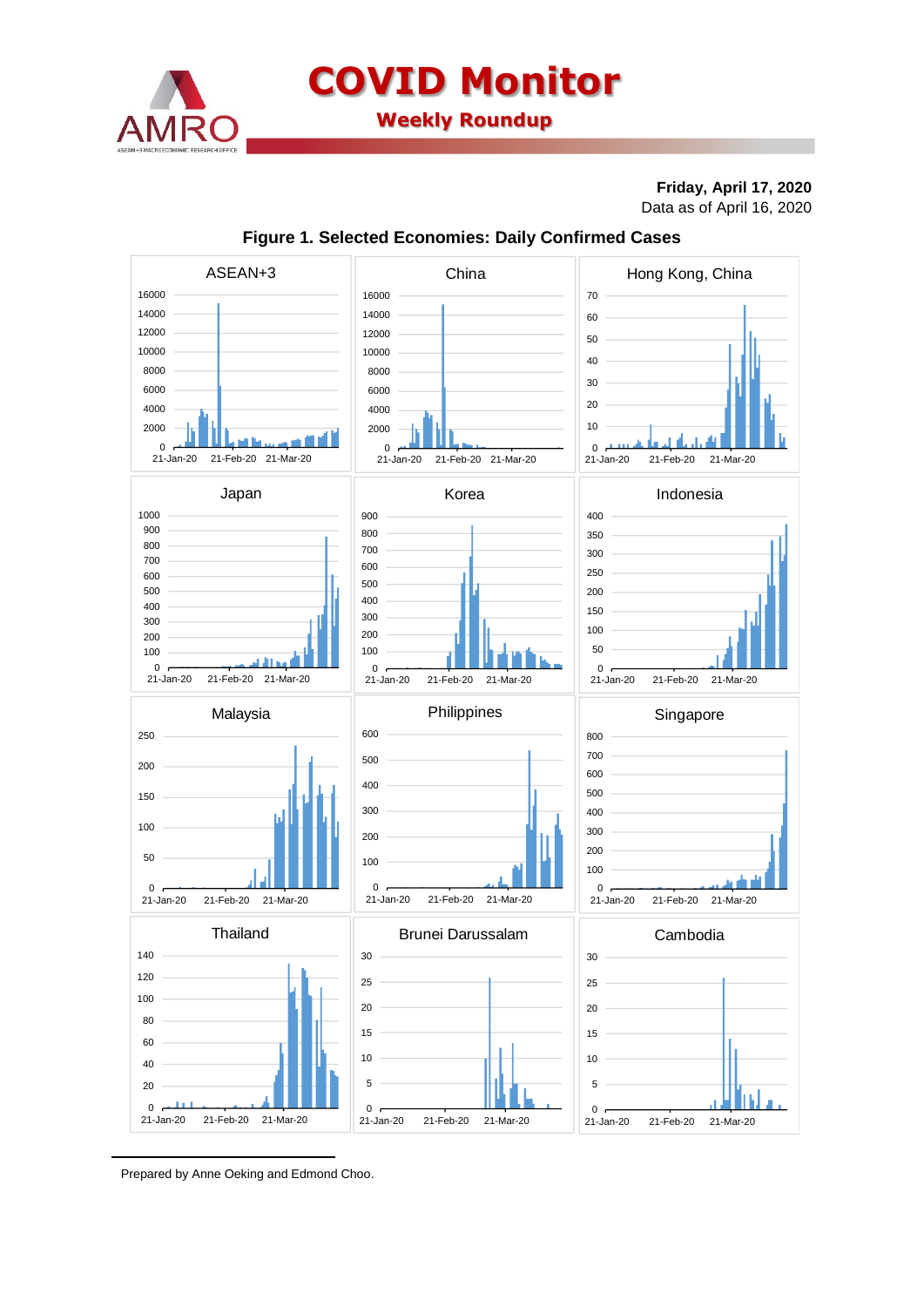

**Figure 1. Selected Economies: Daily Confirmed Cases** (Cont'd)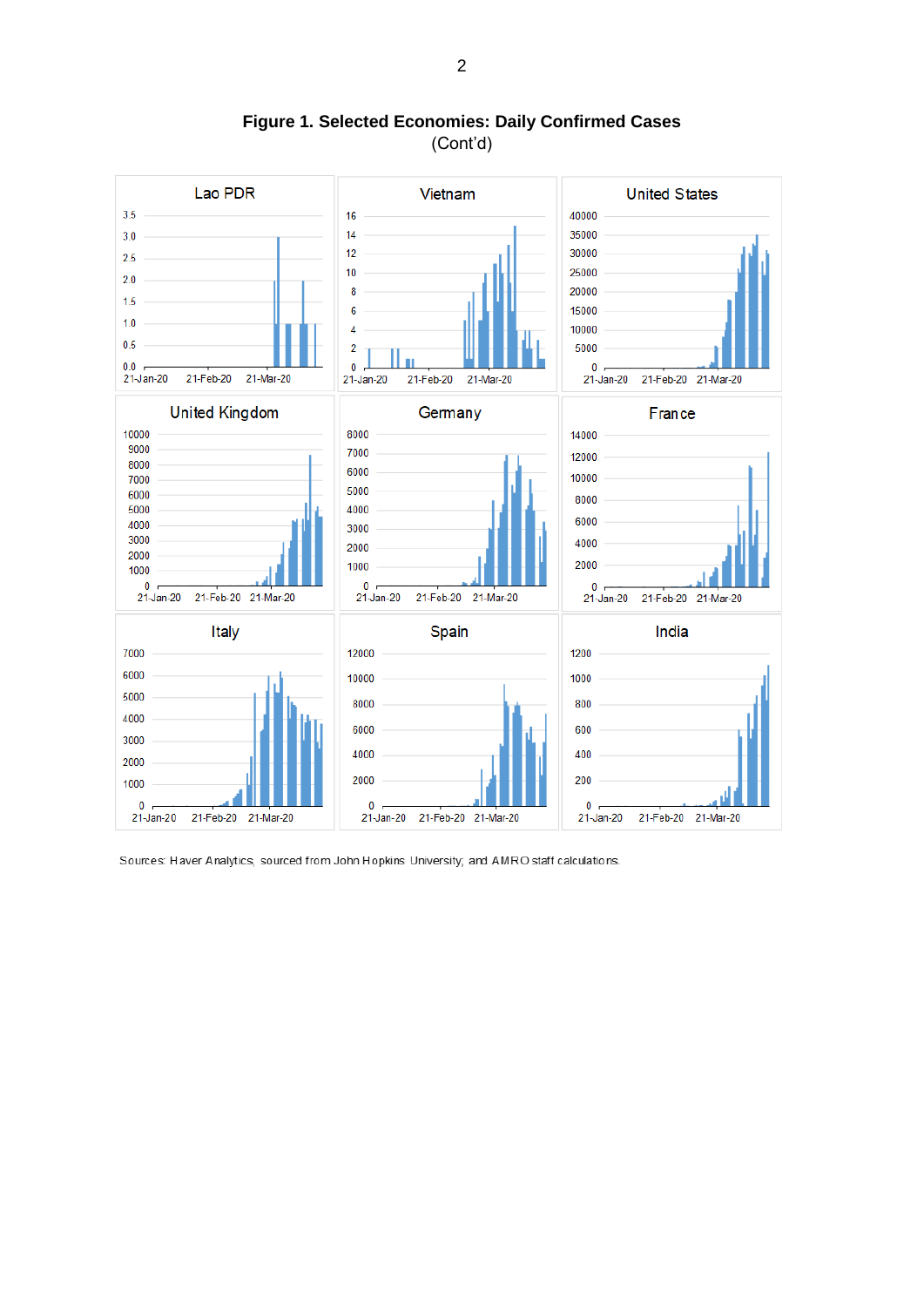

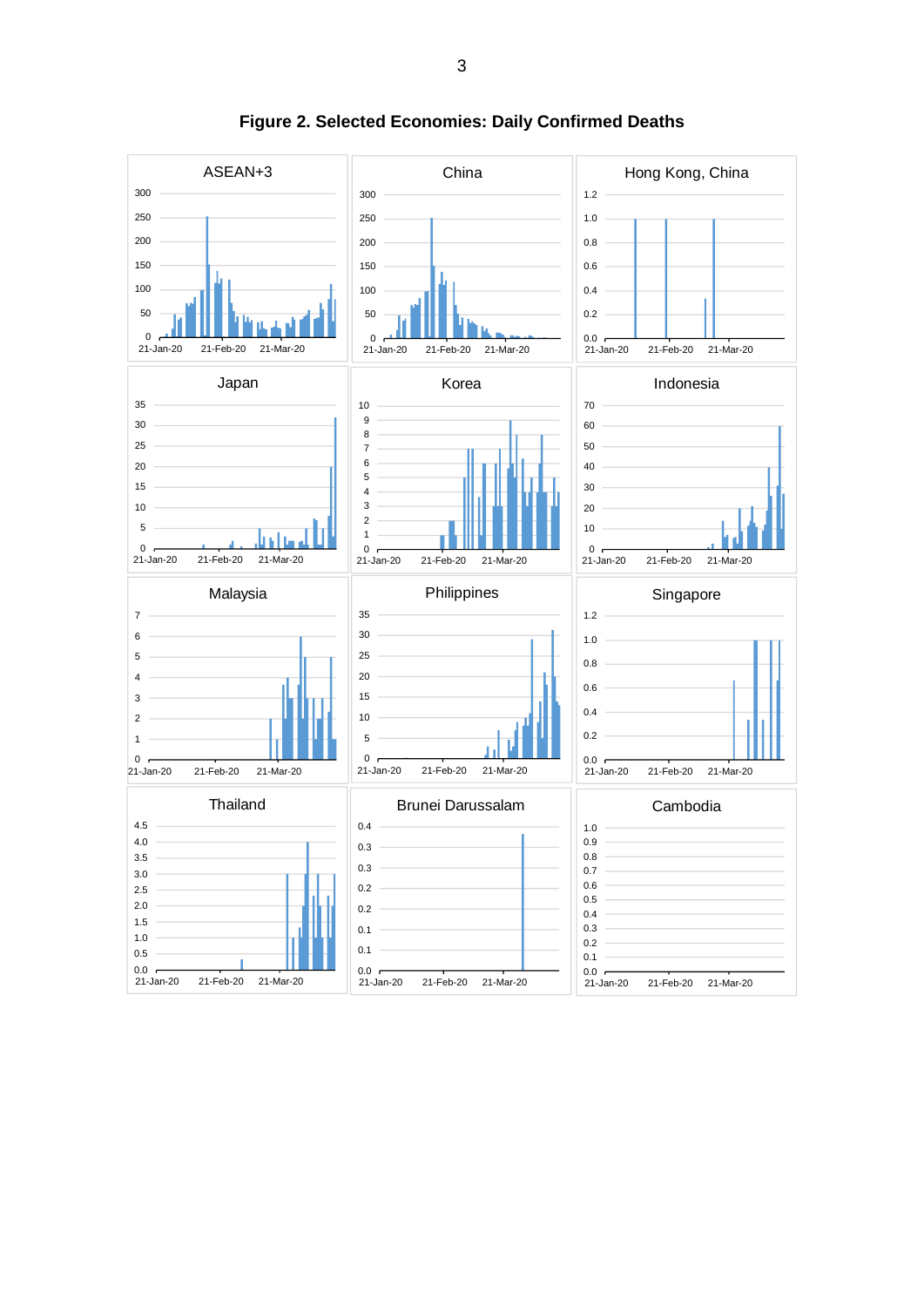**Figure 2. Selected Economies: Daily Confirmed Deaths** (Cont'd)



Note: As new data is recorded on business days only, Monday's data includes weekend data. For ease of comparison, the data here shows the 3-day Saturday-Monday average, which can thus explain non-integer values.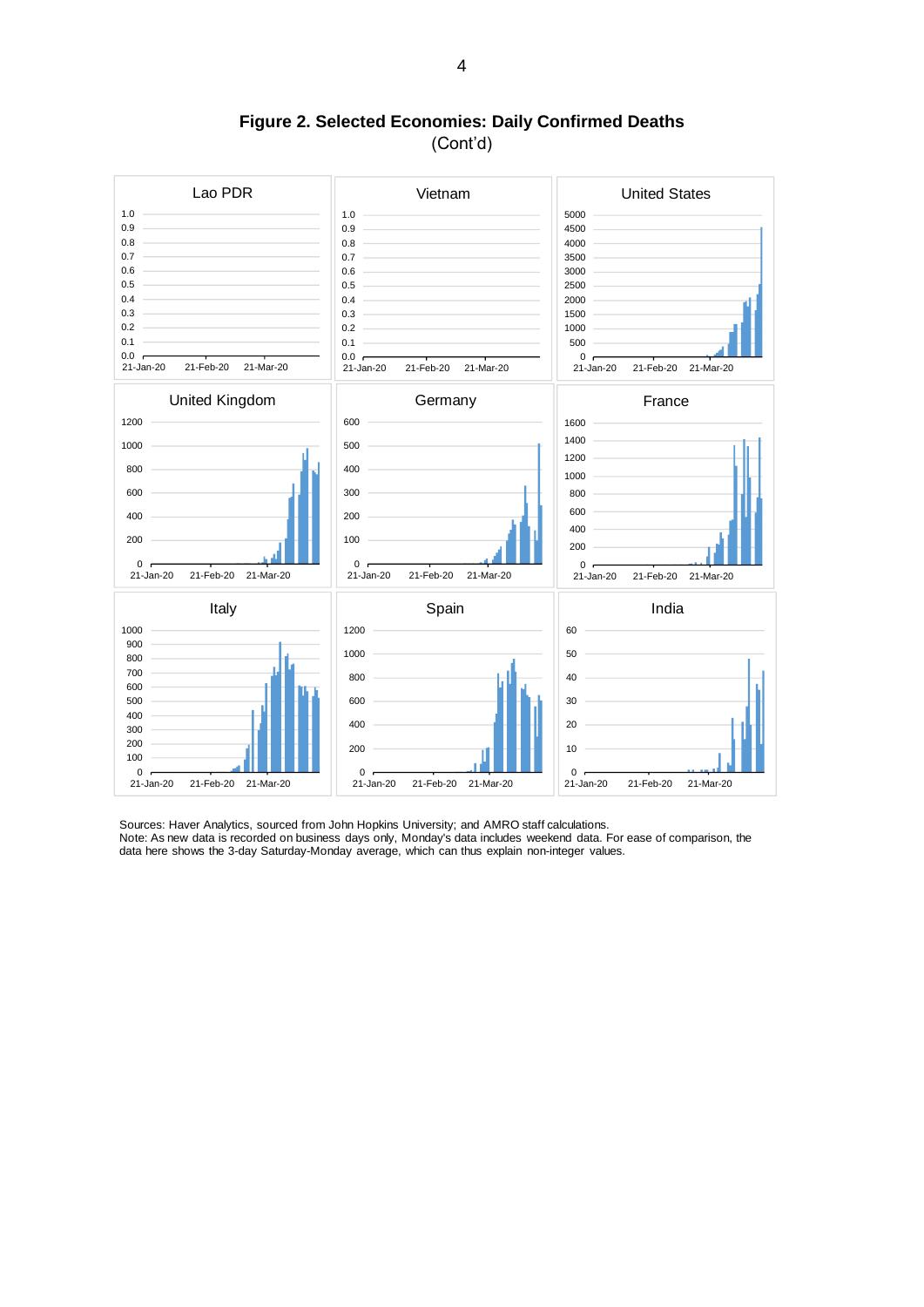

**Figure 3. ASEAN+3: Confirmed Cases (Number of business days after 100th confirmed case; cases in log scale)**

Sources: Haver Analytics, sourced from John Hopkins University; and AMRO staff calculations.



**Figure 4. ASEAN+3: Confirmed Deaths (Number of business days after 5th confirmed case; cases in log scale)**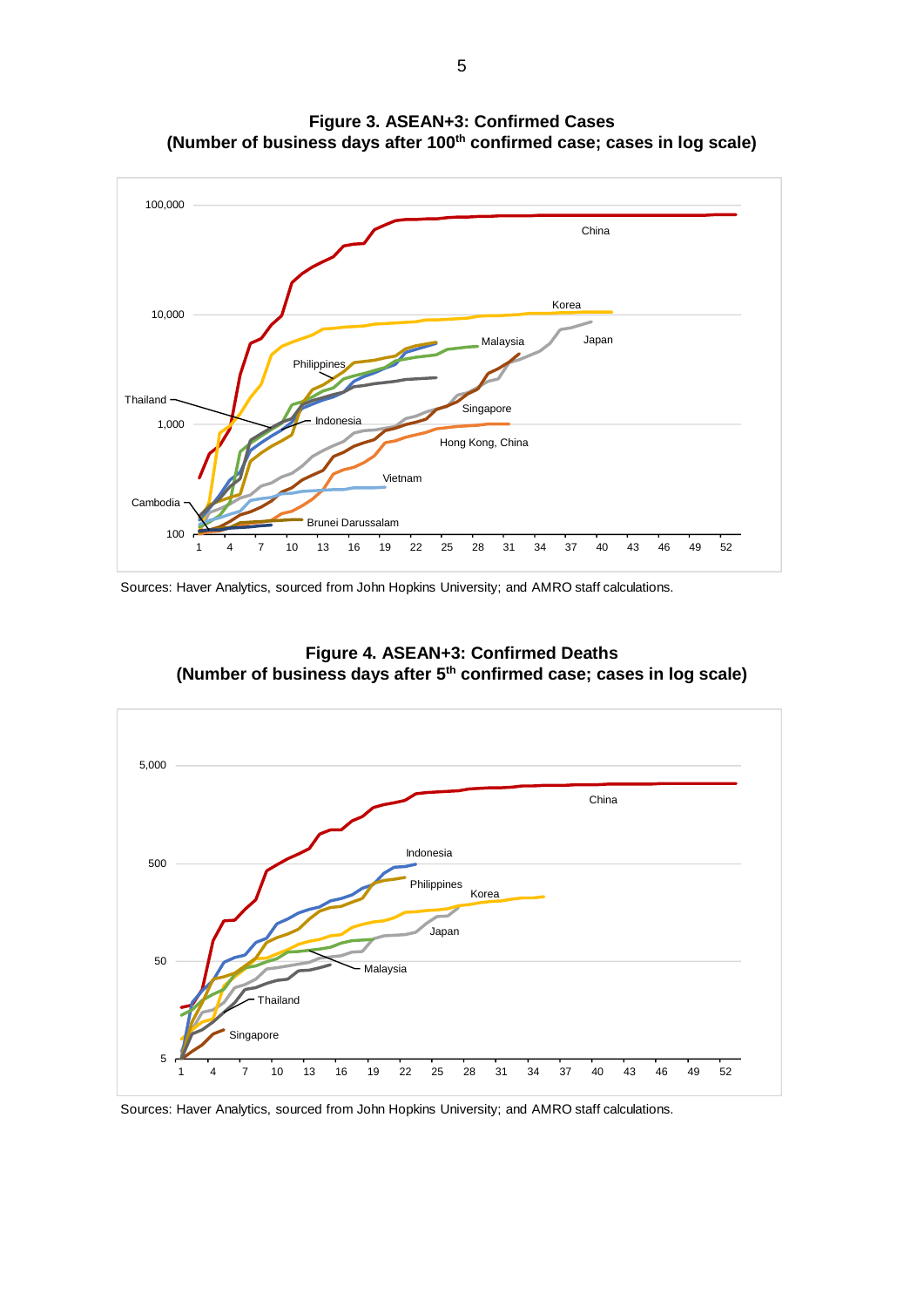**Figure 5. Selected ASEAN+3 Economies: Confirmed Cases**



**Per million population above 55**

## **Per million population below 55**

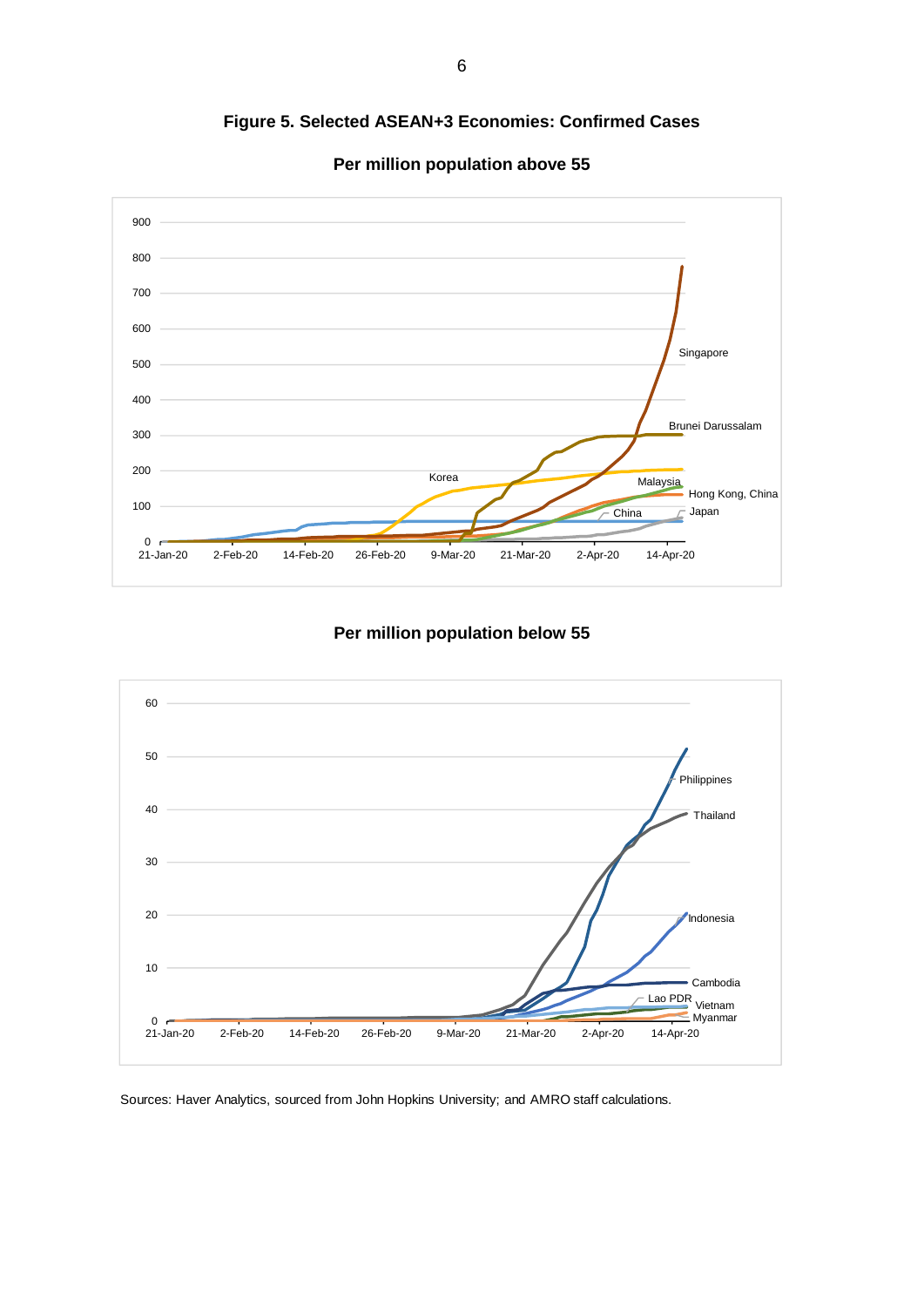

**Figure 6. Selected Economies: Confirmed Cases vs. Confirmed Deaths**